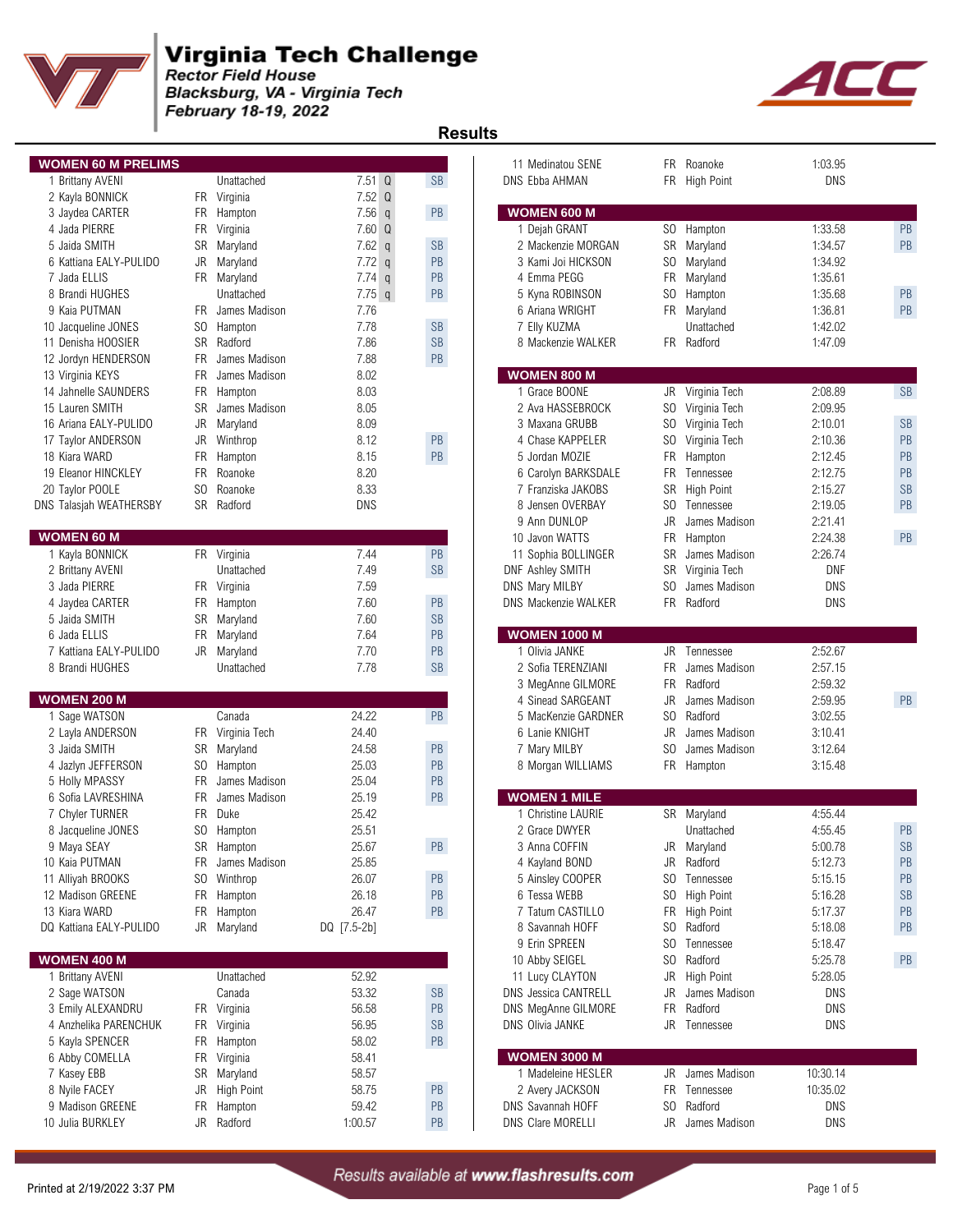

Blacksburg, VA - Virginia Tech February 18-19, 2022



 **Results** 

|                                   |                |                      |       |                     |                      | 5 Megan HOUSTON                  |           | United States        | 4.20m             | $13 - 9\frac{1}{4}$                      |           |
|-----------------------------------|----------------|----------------------|-------|---------------------|----------------------|----------------------------------|-----------|----------------------|-------------------|------------------------------------------|-----------|
| <b>WOMEN 60 M HURDLES PRELIMS</b> |                |                      |       |                     |                      | 5 Marissa KALSEY                 |           | <b>United States</b> | 4.20m             | $13 - 9\frac{1}{4}$                      |           |
| 1 Brandi HUGHES                   |                | Unattached           |       | 8.38 Q              | <b>SB</b>            | 7 Natalie UY                     |           | Philippines          | 4.05m             | $13 - 3\frac{1}{2}$                      |           |
| 2 Jaydea CARTER                   |                | FR Hampton           |       | 8.48 <sub>q</sub>   | PB                   |                                  |           |                      |                   |                                          |           |
| 3 Nyile FACEY                     |                | JR High Point        |       | 8.55 Q              |                      | <b>WOMEN POLE VAULT</b>          |           |                      |                   |                                          |           |
| 4 Chyler TURNER                   | FR             | Duke                 |       | 8.56 Q              |                      | 1 Rachel BAXTER                  |           | SR Virginia Tech     | 4.45m             | $14 - 7\frac{1}{4}$                      |           |
| 5 Layla ANDERSON                  | FR             | Virginia Tech        |       | 8.59q               | PB                   | 2 Julia FIXSEN                   | JR        | Virginia Tech        | 4.36m             | $14 - 3\frac{1}{2}$                      |           |
| 6 Kattiana EALY-PULIDO            |                | JR Maryland          |       | $8.63$ q            |                      | 3 Sydney HORN                    |           | FR High Point        | 4.36m             | $14 - 3\frac{1}{2}$                      |           |
| 7 Jordyn HENDERSON                | <b>FR</b>      | James Madison        |       | 8.68q               | PB                   | 4 Sara BORTON                    | FR.       | Tennessee            | 4.22m             | $13 - 10$                                | PB        |
| 8 Jahnelle SAUNDERS               | FR             | Hampton              |       | $8.71$ q            |                      | 5 Hannah JEFCOAT                 | SR        | Tennessee            | 4.22m             | $13 - 10$                                | <b>SB</b> |
| 9 Maya SEAY                       |                | SR Hampton           |       | 8.86                |                      | 6 Mackenzie HORN                 | JR        | High Point           | 4.07m             | $13 - 4\frac{1}{4}$                      |           |
| 10 Ariana EALY-PULIDO             |                | JR Maryland          |       | 8.89                |                      | 7 Paige SOMMERS                  | FR.       | Duke                 | 4.07m             | $13 - 4\frac{1}{4}$                      |           |
| 11 Aniya SEWARD                   | <b>FR</b>      | Lynchburg            |       | 8.92                | PB                   | 8 Gabriella RECCE                | <b>FR</b> | Virginia             |                   | 3.92m 12-101/4                           | PB        |
| 12 Trina BARCAROLA                | <b>FR</b>      | Virginia             |       | 8.94                | PB                   | 8 Maya MALONEY                   | SO        | Virginia             |                   | 3.92m 12-101/4                           |           |
| 13 Hannah SNODGRASS               | S <sub>0</sub> | Roanoke              |       | 8.97                | PB                   | 10 Natalie LARK                  | <b>FR</b> | Tennessee            |                   | 3.92m 12-101/4                           | PB        |
| 14 Anissa BERNARD                 |                | FR Hampton           |       | 9.01                | PB                   | 11 Trina BARCAROLA               | FR        | Virginia             |                   | 3.92m 12-101/4                           |           |
| 15 Jessica WILLIAMS               |                | FR Virginia Tech     |       | 9.03                | PB                   | 12 Caroline DANNENBAUM           |           | FR Virginia          |                   | 3.62m 11-101/2                           |           |
| 16 Birna KRISTJANSDOTTIR          | FR             | Virginia Tech        |       | 9.17                | PB                   |                                  |           |                      |                   |                                          |           |
| 17 Tiana LEWIS                    | <b>JR</b>      | James Madison        |       | 9.28                | PB                   | <b>WOMEN POLE VAULT UNSEEDED</b> |           |                      |                   |                                          |           |
| 18 Maddie WRIGHT                  | JR             | Radford              |       | 9.34                | $\mathsf{SB}\xspace$ | 1 Rachel VESPER                  |           | FR High Point        | 4.00m             | $13 - 1\frac{1}{2}$                      | PB        |
| 19 Kayla SPENCER                  | <b>FR</b>      | Hampton              |       | 9.36                |                      | 2 Emily CONNOR                   |           | SO Virginia Tech     | 3.90m             | $12 - 9\frac{1}{2}$                      | $=$ PB    |
| 20 Erin BABASHAK                  | JR             | James Madison        |       | 9.45                |                      | 3 Marley MCCALL                  | SO.       | Virginia Tech        | 3.80m             | $12 - 5\frac{1}{2}$                      | PB        |
| 21 Kelsey ARNOLD                  | <b>FR</b>      | Radford              |       | 9.52                |                      | 4 Riley LARSEN                   | SO.       | Virginia             | 3.80m             | $12 - 5\frac{1}{2}$                      | $=$ PB    |
| 22 Bethany BIGGI                  | JR             | James Madison        |       | 9.62                |                      | 5 Sarah SCHMITT                  | FR.       | Tennessee            |                   | 3.65m 11-11 <sup>3</sup> / <sub>4</sub>  |           |
| <b>DNS Ebba AHMAN</b>             |                | FR High Point        |       | <b>DNS</b>          |                      | 6 Rachel LLOYD                   | JR.       | James Madison        |                   | 3.65m 11-11 <sup>3</sup> / <sub>4</sub>  |           |
|                                   |                |                      |       |                     |                      | 7 Erica MOOLMAN                  | SO.       | James Madison        |                   | 3.65m 11-11 <sup>3</sup> / <sub>4</sub>  | $=$ SB    |
| <b>WOMEN 60 M HURDLES</b>         |                |                      |       |                     |                      | 8 Erin KELLEHER                  | FR.       | Virginia Tech        | 3.50 <sub>m</sub> | $11 - 5\frac{3}{4}$                      |           |
| 1 Jaydea CARTER                   |                | FR Hampton           |       | 8.44                | PB                   | 9 Sydney BEVERLY                 | SO.       | Virginia Tech        |                   | 3.35m 10-11 <sup>3</sup> / <sub>4</sub>  |           |
|                                   |                | Unattached           |       |                     |                      |                                  |           |                      | 3.20m             | $10 - 6$                                 |           |
| 2 Brandi HUGHES                   |                |                      |       | 8.46                |                      | 10 Madolyn CROTEAU               |           | JR James Madison     |                   |                                          |           |
| 3 Layla ANDERSON                  |                | FR Virginia Tech     |       | 8.48                | PB                   | <b>WOMEN LONG JUMP</b>           |           |                      |                   |                                          |           |
| 4 Chyler TURNER                   | <b>FR</b>      | Duke                 |       | 8.50                |                      |                                  |           |                      |                   |                                          |           |
| 5 Kattiana EALY-PULIDO            |                | JR Maryland          |       | 8.54                |                      | 1 Christabel NETTEY              |           | Canada               | 6.49m             | $21 - 3\frac{1}{2}$                      |           |
| 6 Nyile FACEY                     |                | JR High Point        |       | 8.61                |                      | 2 Prommyse HOOSIER               |           | SO Tennessee         | 6.32m             | $20 - 9$                                 | PB        |
| 7 Jordyn HENDERSON                |                | FR James Madison     |       | 8.63                | $\mathsf{PB}$        | 3 Jahnelle SAUNDERS              | FR        | Hampton              | 6.13m             | $20 - 1\frac{1}{2}$                      | PB        |
| 8 Jahnelle SAUNDERS               |                | FR Hampton           |       | 8.77                |                      | 4 Amira ADUMA                    |           | SR Hampton           | 6.06m             | 19-10 <sup>3</sup> / <sub>4</sub>        |           |
|                                   |                |                      |       |                     |                      | 5 Alicia DAWSON                  | SO.       | <b>High Point</b>    | 6.04m             | $19 - 9\frac{3}{4}$                      |           |
| <b>WOMEN 4X400 M RELAY</b>        |                |                      |       |                     |                      | 6 Shatara JOHNSON                | SO.       | Tennessee            | 5.95m             | $19 - 6\frac{1}{4}$                      |           |
| 1 HAMPTON A                       |                | Hampton              |       | 3:46.97             |                      | 7 Jirah SIDBERRY                 | SO.       | <b>NC State</b>      | 5.95m             | $19 - 6\frac{1}{4}$                      |           |
| 2 HAMPTON B                       |                | Hampton              |       | 3:56.88             |                      | 8 Kala PENN                      | SR        | Tennessee            | 5.81m             | $19-3/4$                                 | SB        |
| 3 HAMPTON C                       |                | Hampton              |       | 4:13.60             |                      | 9 Mikele VICKERS                 | FR.       | Tennessee            | 5.65m             | $18 - 6\frac{1}{2}$                      |           |
|                                   |                |                      |       |                     |                      | 10 Anissa BERNARD                | FR        | Hampton              | 5.59m             | $18 - 4\frac{1}{4}$                      | PB        |
| <b>WOMEN HIGH JUMP</b>            |                |                      |       |                     |                      | 11 Chelsey COLE                  | SR        | Maryland             | 5.51m             | $18 - 1$                                 |           |
| 1 Rebecca HAWKINS                 |                | JR Virginia          | 1.71m | $5 - 7\frac{1}{4}$  |                      | 12 Birna KRISTJANSDOTTIR         |           | FR Virginia Tech     |                   | 5.48m 17-11 <sup>3</sup> / <sub>4</sub>  |           |
| 2 Madison DEPRY                   |                | SO Maryland          | 1.71m | $5 - 7\frac{1}{4}$  |                      | 13 Jessica WILLIAMS              |           | FR Virginia lech     | 5.21m             | $17 - 1\frac{1}{4}$                      |           |
| 3 Alexandra KWASNIK               | FR             | James Madison        | 1.61m | $5 - 3\frac{1}{4}$  |                      | 14 Zahra BICHARA                 |           | FR NC State          |                   | 5.17m 16-111/2                           |           |
| 3 Bethany BIGGI                   | JR             | James Madison        | 1.61m | $5 - 3\frac{1}{4}$  |                      | 15 Nahsheeda FACEY               |           | FR NC State          |                   | 5.14m 16-101/2                           |           |
| 3 Laurel MILLER                   |                | SR Virginia Tech     | 1.61m | $5 - 3\frac{1}{4}$  | $=SB$                | 16 Erin BABASHAK                 | JR        | James Madison        | 5.13m             | $16 - 10$                                |           |
| 6 Jordan JONES                    | SO.            | Virginia Tech        | 1.61m | $5 - 3\frac{1}{4}$  | $=$ PB               | 17 Bethany BIGGI                 | JR        | James Madison        | 5.12m             | $16 - 9\frac{3}{4}$                      |           |
| 7 Jailyn RAINES                   | JR             | Hampton              | 1.56m | $5 - 1\frac{1}{4}$  |                      | 18 Kelsey ARNOLD                 | FR        | Radford              | 5.11m             | $16 - 9\frac{1}{4}$                      |           |
| 7 Paris BEAVER                    | JR             | James Madison        | 1.56m | $5 - 1\frac{1}{4}$  |                      | 19 Gabriella RECCE               | <b>FR</b> | Virginia             | 4.96m             | $16 - 3\frac{1}{4}$                      |           |
| 7 Dejah GRANT                     | S <sub>0</sub> | Hampton              | 1.56m | $5 - 1\frac{1}{4}$  |                      | 20 Maddie WRIGHT                 |           | JR Radford           | 4.88m             | $16 - \frac{1}{4}$                       |           |
| 10 Jaydea CARTER                  |                | FR Hampton           | 1.56m | $5 - 1\frac{1}{4}$  | PB                   | 21 Taylor ANDERSON               | JR        | Winthrop             | 4.68m             | $15 - 4\frac{1}{4}$                      |           |
| NH Kayla SPENCER                  |                | FR Hampton           |       | <b>NH</b>           |                      | DNS Dardlie LEFEVRE              | JR        | James Madison        |                   | DNS                                      |           |
| NH Rosie CICMANEC                 |                | SR Virginia Tech     |       | NΗ                  |                      |                                  |           |                      |                   |                                          |           |
|                                   |                |                      |       |                     |                      | <b>WOMEN TRIPLE JUMP</b>         |           |                      |                   |                                          |           |
| <b>WOMEN POLE VAULT ELITE</b>     |                |                      |       |                     |                      | 1 Michelle COBB                  |           | JR NC State          |                   | 13.07m 42-10 <sup>3</sup> / <sub>4</sub> | <b>SB</b> |
| 1 Sandi MORRIS                    |                | Puma                 | 4.65m | $15 - 3$            |                      | 2 Kala PENN                      |           | SR Tennessee         |                   | 12.77m 41-10 <sup>3</sup> / <sub>4</sub> |           |
| 2 Bridget GUY WILLIAMS            |                | <b>United States</b> | 4.65m | $15 - 3$            | $\mathsf{SB}\xspace$ | 3 Yvette LEWIS                   |           | Panama               |                   | 12.68m 41-71/4                           |           |
| 3 Jill MAROIS                     |                | <b>United States</b> | 4.35m | $14 - 3\frac{1}{4}$ | $=$ PB               | 4 Mikele VICKERS                 |           | FR Tennessee         |                   | 12.48m 40-111/2                          |           |
| 4 Kristen BROWN                   |                | <b>United States</b> | 4.35m | $14 - 3\frac{1}{4}$ | <b>SB</b>            | 5 Chelsey COLE                   |           | SR Maryland          |                   | $12.31m$ $40-4\frac{3}{4}$               |           |
|                                   |                |                      |       |                     |                      |                                  |           |                      |                   |                                          |           |

|                                  |           |                      |                   |                     |                |               | 5 Megan HOUSTON                  |           | <b>United States</b> | 4.20m             | $13 - 9\frac{1}{4}$                      |               |
|----------------------------------|-----------|----------------------|-------------------|---------------------|----------------|---------------|----------------------------------|-----------|----------------------|-------------------|------------------------------------------|---------------|
| <b>OMEN 60 M HURDLES PRELIMS</b> |           |                      |                   |                     |                |               | 5 Marissa KALSEY                 |           | <b>United States</b> | 4.20m             | $13 - 9\frac{1}{4}$                      |               |
| 1 Brandi HUGHES                  |           | Unattached           |                   | 8.38 Q              |                | <b>SB</b>     | 7 Natalie UY                     |           | Philippines          | 4.05m             | $13 - 3\frac{1}{2}$                      |               |
| 2 Jaydea CARTER                  | FR.       | Hampton              |                   | 8.48                | $\mathfrak{q}$ | PB            |                                  |           |                      |                   |                                          |               |
| 3 Nyile FACEY                    | JR        | <b>High Point</b>    |                   | 8.55                | Q              |               | <b>WOMEN POLE VAULT</b>          |           |                      |                   |                                          |               |
| 4 Chyler TURNER                  | FR        | Duke                 |                   | 8.56                | Q              |               | 1 Rachel BAXTER                  |           | SR Virginia Tech     | 4.45m             | $14 - 7\frac{1}{4}$                      |               |
| 5 Layla ANDERSON                 | FR.       | Virginia Tech        |                   | 8.59                | $\mathsf{q}$   | PB            | 2 Julia FIXSEN                   | JR        | Virginia Tech        | 4.36m             | $14 - 3\frac{1}{2}$                      |               |
| 6 Kattiana EALY-PULIDO           | JR        | Maryland             |                   | 8.63                | $\mathsf{q}$   |               | 3 Sydney HORN                    | FR.       | <b>High Point</b>    | 4.36m             | $14 - 3\frac{1}{2}$                      |               |
| 7 Jordyn HENDERSON               | FR        | James Madison        |                   | 8.68                | $\mathsf{q}$   | PB            | 4 Sara BORTON                    | FR.       | Tennessee            | 4.22m             | $13 - 10$                                | $\mathsf{PB}$ |
| 8 Jahnelle SAUNDERS              | FR        | Hampton              |                   | $8.71$ q            |                |               | 5 Hannah JEFCOAT                 | <b>SR</b> | Tennessee            | 4.22m             | $13 - 10$                                | <b>SB</b>     |
| 9 Maya SEAY                      | SR        | Hampton              |                   | 8.86                |                |               | 6 Mackenzie HORN                 | JR        | High Point           | 4.07m             | $13 - 4\frac{1}{4}$                      |               |
| 0 Ariana EALY-PULIDO             | JR        | Maryland             |                   | 8.89                |                |               | 7 Paige SOMMERS                  | FR.       | Duke                 | 4.07m             | $13 - 4\frac{1}{4}$                      |               |
| 1 Aniya SEWARD                   | <b>FR</b> | Lynchburg            |                   | 8.92                |                | PB            | 8 Gabriella RECCE                | <b>FR</b> | Virginia             |                   | 3.92m 12-101/4                           | PB            |
| 2 Trina BARCAROLA                | FR        | Virginia             |                   | 8.94                |                | PB            | 8 Maya MALONEY                   | SO.       | Virginia             |                   | 3.92m 12-101/4                           |               |
| 3 Hannah SNODGRASS               | SO.       | Roanoke              |                   | 8.97                |                | PB            | 10 Natalie LARK                  | <b>FR</b> | Tennessee            |                   | 3.92m 12-101/4                           | PB            |
| 4 Anissa BERNARD                 | FR        | Hampton              |                   | 9.01                |                | PB            | 11 Trina BARCAROLA               | <b>FR</b> | Virginia             |                   | 3.92m 12-101/4                           |               |
| 5 Jessica WILLIAMS               | <b>FR</b> | Virginia Tech        |                   | 9.03                |                | PB            | 12 Caroline DANNENBAUM           |           | FR Virginia          |                   | 3.62m 11-101/2                           |               |
| 6 Birna KRISTJANSDOTTIR          | FR        | Virginia Tech        |                   | 9.17                |                | PB            |                                  |           |                      |                   |                                          |               |
| 7 Tiana LEWIS                    | JR        | James Madison        |                   | 9.28                |                | $\mathsf{PB}$ | <b>WOMEN POLE VAULT UNSEEDED</b> |           |                      |                   |                                          |               |
| 8 Maddie WRIGHT                  | JR        | Radford              |                   | 9.34                |                | <b>SB</b>     | 1 Rachel VESPER                  |           | FR High Point        | 4.00m             | $13 - 1\frac{1}{2}$                      | <b>PB</b>     |
| 9 Kayla SPENCER                  | <b>FR</b> | Hampton              |                   | 9.36                |                |               | 2 Emily CONNOR                   |           | SO Virginia Tech     | 3.90m             | $12 - 9\frac{1}{2}$                      | $=$ PB        |
| 0 Erin BABASHAK                  | JR        | James Madison        |                   | 9.45                |                |               | 3 Marley MCCALL                  | SO.       | Virginia Tech        | 3.80m             | $12 - 5\frac{1}{2}$                      | PB            |
| 1 Kelsey ARNOLD                  | FR        | Radford              |                   | 9.52                |                |               | 4 Riley LARSEN                   | SO.       |                      | 3.80m             | $12 - 5\frac{1}{2}$                      | $=$ PB        |
|                                  |           |                      |                   |                     |                |               |                                  |           | Virginia             |                   | 3.65m 11-11 <sup>3</sup> / <sub>4</sub>  |               |
| 2 Bethany BIGGI                  | JR        | James Madison        |                   | 9.62                |                |               | 5 Sarah SCHMITT                  | FR.       | Tennessee            |                   | 3.65m 11-11 <sup>3</sup> / <sub>4</sub>  |               |
| S Ebba AHMAN                     |           | FR High Point        |                   | DNS                 |                |               | 6 Rachel LLOYD                   | JR        | James Madison        |                   |                                          |               |
|                                  |           |                      |                   |                     |                |               | 7 Erica MOOLMAN                  | SO.       | James Madison        |                   | 3.65m 11-11 <sup>3</sup> / <sub>4</sub>  | $=SB$         |
| <b>OMEN 60 M HURDLES</b>         |           |                      |                   |                     |                |               | 8 Erin KELLEHER                  | FR        | Virginia Tech        | 3.50 <sub>m</sub> | $11 - 5\frac{3}{4}$                      |               |
| 1 Jaydea CARTER                  |           | FR Hampton           |                   | 8.44                |                | PB            | 9 Sydney BEVERLY                 | SO.       | Virginia Tech        |                   | 3.35m 10-11 <sup>3</sup> / <sub>4</sub>  |               |
| 2 Brandi HUGHES                  |           | Unattached           |                   | 8.46                |                |               | 10 Madolyn CROTEAU               | JR        | James Madison        | 3.20m             | $10 - 6$                                 |               |
| 3 Layla ANDERSON                 | FR.       | Virginia Tech        |                   | 8.48                |                | PB            |                                  |           |                      |                   |                                          |               |
| 4 Chyler TURNER                  | FR        | Duke                 |                   | 8.50                |                |               | <b>WOMEN LONG JUMP</b>           |           |                      |                   |                                          |               |
| 5 Kattiana EALY-PULIDO           | JR        | Maryland             |                   | 8.54                |                |               | 1 Christabel NETTEY              |           | Canada               | 6.49m             | $21 - 3\frac{1}{2}$                      |               |
| 6 Nyile FACEY                    | JR        | High Point           |                   |                     |                |               |                                  |           |                      |                   | $20 - 9$                                 | PB            |
|                                  |           |                      |                   | 8.61                |                |               | 2 Prommyse HOOSIER               |           | SO Tennessee         | 6.32m             |                                          |               |
| 7 Jordyn HENDERSON               | FR        | James Madison        |                   | 8.63                |                | PB            | 3 Jahnelle SAUNDERS              | FR        | Hampton              | 6.13m             | $20 - 1\frac{1}{2}$                      | PB            |
| 8 Jahnelle SAUNDERS              | FR        | Hampton              |                   | 8.77                |                |               | 4 Amira ADUMA                    | SR        | Hampton              |                   | 6.06m 19-10 <sup>3</sup> / <sub>4</sub>  |               |
|                                  |           |                      |                   |                     |                |               | 5 Alicia DAWSON                  | SO.       | High Point           | 6.04m             | $19 - 9\frac{3}{4}$                      |               |
| OMEN 4X400 M RELAY               |           |                      |                   |                     |                |               | 6 Shatara JOHNSON                | SO.       | Tennessee            | 5.95m             | $19 - 6\frac{1}{4}$                      |               |
| <b>HAMPTON A</b>                 |           | Hampton              |                   | 3:46.97             |                |               | 7 Jirah SIDBERRY                 | SO.       | <b>NC State</b>      | 5.95m             | $19 - 6\frac{1}{4}$                      |               |
| 2 HAMPTON B                      |           | Hampton              |                   | 3:56.88             |                |               | 8 Kala PENN                      | SR        | Tennessee            | 5.81m             | $19-3/4$                                 | SB            |
| 3 HAMPTON C                      |           | Hampton              |                   | 4:13.60             |                |               | 9 Mikele VICKERS                 | FR        | Tennessee            | 5.65m             | $18 - 6\frac{1}{2}$                      |               |
|                                  |           |                      |                   |                     |                |               | 10 Anissa BERNARD                |           | FR Hampton           | 5.59m             | $18 - 4\frac{1}{4}$                      | PB            |
| <b>OMEN HIGH JUMP</b>            |           |                      |                   |                     |                |               | 11 Chelsey COLE                  |           | SR Maryland          | 5.51m             | $18 - 1$                                 |               |
| 1 Rebecca HAWKINS                |           | JR Virginia          |                   | $1.71m$ 5-71/4      |                |               | 12 Birna KRISTJANSDOTTIR         |           | FR Virginia Tech     |                   | 5.48m 17-11 <sup>3</sup> / <sub>4</sub>  |               |
| 2 Madison DEPRY                  | SO.       | Maryland             | 1.71m             | $5 - 7\frac{1}{4}$  |                |               | 13 Jessica WILLIAMS              |           | FR Virginia Tech     |                   | $5.21m$ 17-11/4                          |               |
| 3 Alexandra KWASNIK              | FR.       | James Madison        | 1.61 <sub>m</sub> | $5 - 3\frac{1}{4}$  |                |               | 14 Zahra BICHARA                 |           | FR NC State          |                   | 5.17m 16-111/2                           |               |
| 3 Bethany BIGGI                  | JR        | James Madison        | 1.61 <sub>m</sub> | $5 - 3\frac{1}{4}$  |                |               | 15 Nahsheeda FACEY               | FR        | <b>NC State</b>      |                   | 5.14m 16-101/2                           |               |
| 3 Laurel MILLER                  |           | SR Virginia Tech     | 1.61 <sub>m</sub> | $5 - 3\frac{1}{4}$  |                | $=$ SB        | 16 Erin BABASHAK                 | JR        | James Madison        | 5.13m             | $16 - 10$                                |               |
| 6 Jordan JONES                   |           | SO Virginia Tech     | 1.61 <sub>m</sub> | $5 - 3\frac{1}{4}$  |                | $=$ PB        | 17 Bethany BIGGI                 | JR        | James Madison        | 5.12m             | $16 - 9\frac{3}{4}$                      |               |
| 7 Jailyn RAINES                  | JR        | Hampton              | 1.56m             | $5 - 1\frac{1}{4}$  |                |               | 18 Kelsey ARNOLD                 | FR        | Radford              | 5.11m             | $16 - 9\frac{1}{4}$                      |               |
| 7 Paris BEAVER                   | JR        | James Madison        | 1.56m             | $5 - 1\frac{1}{4}$  |                |               | 19 Gabriella RECCE               | FR        | Virginia             | 4.96m             | $16 - 3\frac{1}{4}$                      |               |
| 7 Dejah GRANT                    | SO.       | Hampton              | 1.56m             | $5 - 1\frac{1}{4}$  |                |               | 20 Maddie WRIGHT                 | JR        | Radford              | 4.88m             | $16 - \frac{1}{4}$                       |               |
| 0 Jaydea CARTER                  | FR        | Hampton              | 1.56m             | $5 - 1\frac{1}{4}$  |                | PB            | 21 Taylor ANDERSON               | JR        | Winthrop             | 4.68m             | $15 - 4\frac{1}{4}$                      |               |
| H Kayla SPENCER                  | FR.       | Hampton              |                   | NΗ                  |                |               | <b>DNS Dardlie LEFEVRE</b>       | JR        | James Madison        |                   | DNS                                      |               |
| <b>H Rosie CICMANEC</b>          |           | SR Virginia Tech     |                   | NΗ                  |                |               |                                  |           |                      |                   |                                          |               |
|                                  |           |                      |                   |                     |                |               | <b>WOMEN TRIPLE JUMP</b>         |           |                      |                   |                                          |               |
| <b>OMEN POLE VAULT ELITE</b>     |           |                      |                   |                     |                |               | 1 Michelle COBB                  |           | JR NC State          |                   | 13.07m 42-10 <sup>3</sup> / <sub>4</sub> | SB            |
| 1 Sandi MORRIS                   |           | Puma                 | 4.65m             | $15 - 3$            |                |               | 2 Kala PENN                      |           | SR Tennessee         |                   | 12.77m 41-10 <sup>3</sup> / <sub>4</sub> |               |
| 2 Bridget GUY WILLIAMS           |           | <b>United States</b> | 4.65m             | $15 - 3$            |                | <b>SB</b>     | 3 Yvette LEWIS                   |           | Panama               |                   | 12.68m 41-71/4                           |               |
| 3 Jill MAROIS                    |           | <b>United States</b> | 4.35m             | $14 - 3\frac{1}{4}$ |                | $=$ PB        | 4 Mikele VICKERS                 |           | FR Tennessee         |                   | 12.48m 40-111/2                          |               |
| 4 Kristen BROWN                  |           | <b>United States</b> | 4.35m             | 14-3¼               |                | <b>SB</b>     | 5 Chelsey COLE                   |           | SR Maryland          |                   | $12.31m$ $40-4\frac{3}{4}$               |               |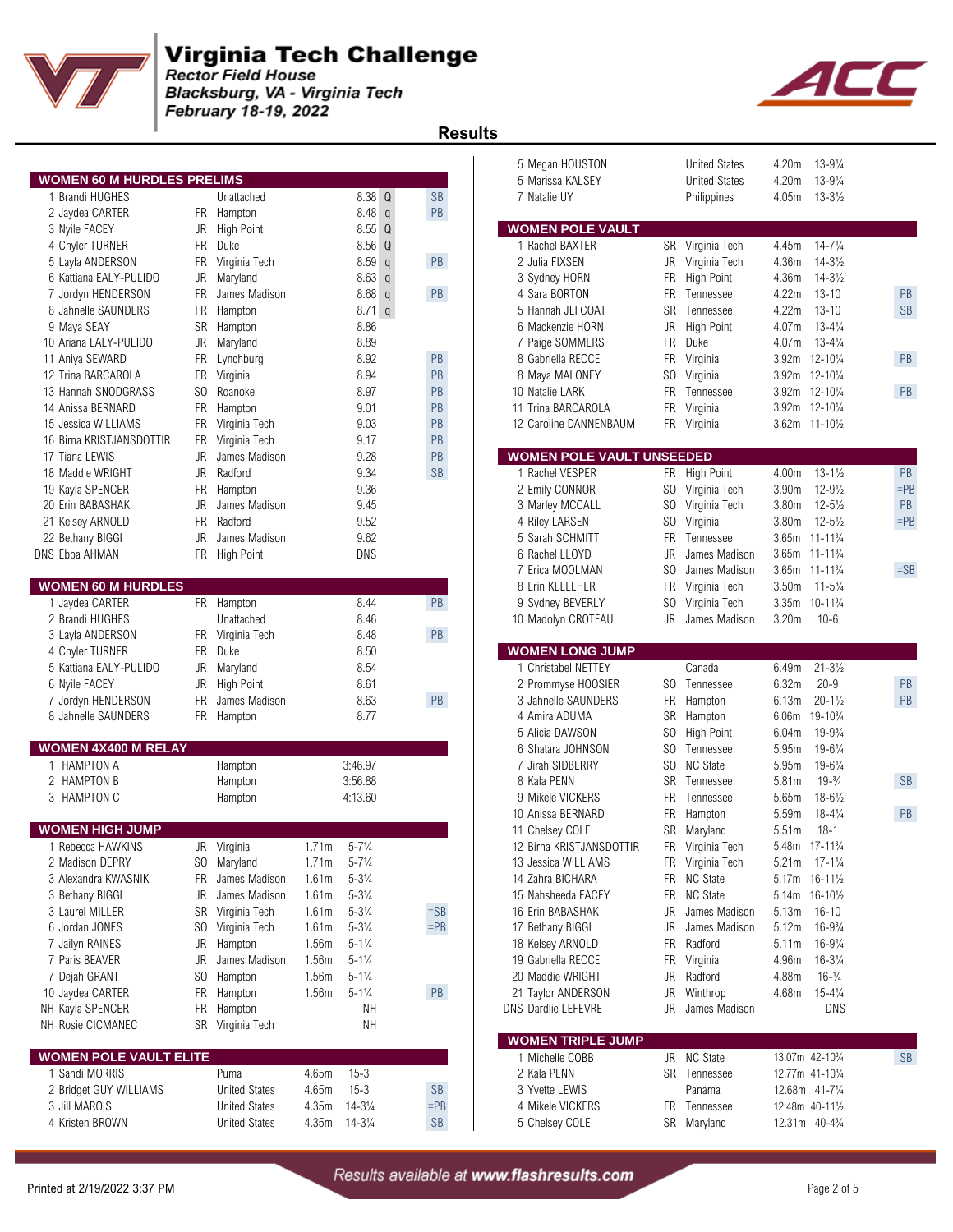

 **Results** 

Blacksburg, VA - Virginia Tech February 18-19, 2022

| 6 Alicia DAWSON<br>7 Anissa BERNARD<br>8 Aniya SEWARD<br>9 Jazlyn JEFFERSON<br>FOUL Kelsey ARNOLD<br><b>DNS Zoe RICE</b><br><b>WOMEN SHOT PUT</b><br>1 Molly LEPPELMEIER<br>2 Angel NKWONTA<br>3 Ashley ANUMBA | FR<br>SO.<br><b>FR</b> | SO High Point<br>FR Hampton<br>Lynchburg<br>Hampton<br>Radford<br>JR Virginia<br>SR Kentucky<br>SR Maryland<br>JR Virginia | 12.24m 40-2<br>11.78m 38-7 <sup>3</sup> / <sub>4</sub><br>11.67m 38-31/2<br>11.23m 36-101/4<br><b>FOUL</b><br>DNS<br>15.91m 52-21/2<br>15.30m 50-21/2<br>15.27m 50-11/4 | PB            | 7 Kamari TROTZ<br>8 Cameron VEREEN<br>9 Olakunle AKANDE<br>10 Tavares KELLY<br>11 Toluwayan AGBEYOMI<br>12 Adetomiwa ADEBAYO<br>13 Freddie ALLEN III<br>14 Chad BLAKER<br>15 Deondre LITTLE<br>16 Everett DINKINS<br>17 Conrad PEREIRA | SO.<br>SO.<br>JR<br>SO.<br>JR<br>FR | SO Maryland<br>SR Maryland<br>Hampton<br>SR Virginia<br>Winthrop<br>Maryland<br>SO High Point<br>Virginia Tech<br>Hampton<br>JR Winthrop<br>Virginia Tech | 6.89q<br>$6.91$ q<br>6.98<br>7.00<br>7.00<br>7.00<br>7.04<br>7.09<br>7.09<br>7.19<br>7.34 | <b>SB</b>       |
|----------------------------------------------------------------------------------------------------------------------------------------------------------------------------------------------------------------|------------------------|----------------------------------------------------------------------------------------------------------------------------|-------------------------------------------------------------------------------------------------------------------------------------------------------------------------|---------------|----------------------------------------------------------------------------------------------------------------------------------------------------------------------------------------------------------------------------------------|-------------------------------------|-----------------------------------------------------------------------------------------------------------------------------------------------------------|-------------------------------------------------------------------------------------------|-----------------|
| 4 Maria DEAVIZ                                                                                                                                                                                                 |                        | FR Virginia                                                                                                                | 49-10<br>15.19m                                                                                                                                                         |               | 18 Blake MORIN                                                                                                                                                                                                                         | JR                                  | Roanoke                                                                                                                                                   | 7.43                                                                                      |                 |
| 5 Morgan JOHNSON                                                                                                                                                                                               |                        | SO Virginia                                                                                                                | 14.67m 48-11/4                                                                                                                                                          | PB            | 19 Aiden SPRADLIN                                                                                                                                                                                                                      | FR                                  | Roanoke                                                                                                                                                   | 7.46                                                                                      |                 |
| 6 Kamryn HENDERSON                                                                                                                                                                                             |                        | SR Maryland                                                                                                                | 14.66m 48-11/4                                                                                                                                                          | PB            | <b>DNS Dekairi BROWN</b>                                                                                                                                                                                                               |                                     | SO High Point                                                                                                                                             | DNS                                                                                       |                 |
| 7 Kaiya SAUNDERS                                                                                                                                                                                               |                        | FR Virginia                                                                                                                | 13.94m<br>$45 - 9$                                                                                                                                                      |               |                                                                                                                                                                                                                                        |                                     |                                                                                                                                                           |                                                                                           |                 |
| 8 Sarah GEORGE                                                                                                                                                                                                 | JR                     | Maryland                                                                                                                   | 13.59m<br>44-7                                                                                                                                                          | <b>SB</b>     | <b>MEN 60 M</b>                                                                                                                                                                                                                        |                                     |                                                                                                                                                           |                                                                                           |                 |
| 9 Kayla BEASLEY                                                                                                                                                                                                |                        | SR NC State                                                                                                                | 13.55m 44-51/2                                                                                                                                                          |               | 1 Caleb DEAN                                                                                                                                                                                                                           |                                     | JR Maryland                                                                                                                                               | 6.63                                                                                      | PB              |
| 10 Janae PROFIT                                                                                                                                                                                                |                        | FR Virginia                                                                                                                | 13.40m 43-11 <sup>3</sup> / <sub>4</sub>                                                                                                                                |               | 2 Deron DUDLEY                                                                                                                                                                                                                         |                                     | SO High Point                                                                                                                                             | 6.72                                                                                      | PB              |
| 11 Oluwatomilayo AKINTUNDE                                                                                                                                                                                     |                        | FR Hampton                                                                                                                 | 12.90m<br>42-4                                                                                                                                                          |               | 3 Donovan LOUIS<br>4 Kamari TROTZ                                                                                                                                                                                                      |                                     | SR Virginia Tech                                                                                                                                          | 6.78                                                                                      | $=$ SB          |
| 12 Nya HARMON<br>13 Jenae BOWERS                                                                                                                                                                               | JR                     | FR Hampton<br>James Madison                                                                                                | 12.63m 41-51/4<br>12.26m 40-23/4                                                                                                                                        |               | 5 Paul GORE                                                                                                                                                                                                                            | SO.                                 | Maryland<br>JR High Point                                                                                                                                 | 6.78<br>6.84                                                                              | <b>PB</b>       |
| 14 Kamaria HORTON                                                                                                                                                                                              | SO.                    | Hampton                                                                                                                    | 12.15m 39-101/2                                                                                                                                                         | PB            | 6 Joseph EWAN                                                                                                                                                                                                                          | JR                                  | Maryland                                                                                                                                                  | 6.86                                                                                      |                 |
| 15 Ryann BENNETT                                                                                                                                                                                               | FR.                    | James Madison                                                                                                              | 11.33m 37-21/4                                                                                                                                                          |               | 7 Cameron VEREEN                                                                                                                                                                                                                       | SR                                  | Maryland                                                                                                                                                  | 7.47                                                                                      |                 |
| 16 Abria SMITH                                                                                                                                                                                                 | FR                     | Hampton                                                                                                                    | $35 - 9\frac{1}{2}$<br>10.91m                                                                                                                                           |               | FS Moffat WANJIRU                                                                                                                                                                                                                      |                                     | SR Hampton                                                                                                                                                | FS                                                                                        |                 |
| 17 Ambar NUNEZ-GOMEZ                                                                                                                                                                                           |                        | SO Winthrop                                                                                                                | 10.49m<br>$34-5$                                                                                                                                                        |               |                                                                                                                                                                                                                                        |                                     |                                                                                                                                                           |                                                                                           |                 |
| FOUL Mahkayla HART                                                                                                                                                                                             |                        | FR NC State                                                                                                                | <b>FOUL</b>                                                                                                                                                             |               | <b>MEN 200 M</b>                                                                                                                                                                                                                       |                                     |                                                                                                                                                           |                                                                                           |                 |
| FOUL Abena ATUOBI                                                                                                                                                                                              |                        | SR Pittsburgh                                                                                                              | <b>FOUL</b>                                                                                                                                                             |               | 1 Torrence WALKER                                                                                                                                                                                                                      |                                     | FR Virginia Tech                                                                                                                                          | 21.20                                                                                     | PB              |
|                                                                                                                                                                                                                |                        |                                                                                                                            |                                                                                                                                                                         |               | 2 Martin OWUSU-ANTWI                                                                                                                                                                                                                   |                                     | Ghana                                                                                                                                                     | 21.55                                                                                     |                 |
| <b>WOMEN WEIGHT</b>                                                                                                                                                                                            |                        |                                                                                                                            |                                                                                                                                                                         |               | 3 Paul GORE                                                                                                                                                                                                                            |                                     | JR High Point                                                                                                                                             | 21.66                                                                                     |                 |
| 1 Jillian SHIPPEE                                                                                                                                                                                              |                        | SR North Carolina                                                                                                          | 22.06m 72-41/2                                                                                                                                                          | PB            | 4 Deron DUDLEY                                                                                                                                                                                                                         |                                     | SO High Point                                                                                                                                             | 21.82                                                                                     |                 |
| 2 Angel NKWONTA                                                                                                                                                                                                |                        | SR Maryland                                                                                                                | 21.06m 69-11/4                                                                                                                                                          |               | 5 Moffat WANJIRU                                                                                                                                                                                                                       |                                     | SR Hampton                                                                                                                                                | 21.90                                                                                     |                 |
| 3 Molly LEPPELMEIER                                                                                                                                                                                            |                        | SR Kentucky                                                                                                                | 20.78m 68-21/4<br>$68 - \frac{1}{2}$                                                                                                                                    |               | 6 Kamari TROTZ                                                                                                                                                                                                                         | SO.                                 | Maryland                                                                                                                                                  | 22.04                                                                                     | PB<br><b>SB</b> |
| 4 Jade GATES<br>5 Alice BARNSDALE                                                                                                                                                                              |                        | SR Kentucky<br>SR Maryland                                                                                                 | 20.74m<br>18.98m 62-31/4                                                                                                                                                |               | 7 Matthew MITCHELL<br>8 Olakunle AKANDE                                                                                                                                                                                                |                                     | JR Virginia Tech<br>SO Hampton                                                                                                                            | 22.09<br>22.16                                                                            |                 |
| 6 Sarah GEORGE                                                                                                                                                                                                 | JR                     | Maryland                                                                                                                   | 18.60m<br>$61 - \frac{1}{4}$                                                                                                                                            | PB            | 9 Joseph EWAN                                                                                                                                                                                                                          |                                     | JR Maryland                                                                                                                                               | 22.24                                                                                     |                 |
| 7 Kaitlin MCGOOGAN                                                                                                                                                                                             | JR                     | Elon                                                                                                                       | $60 - 6\frac{3}{4}$<br>18.46m                                                                                                                                           |               | 10 Toluwayan AGBEYOMI                                                                                                                                                                                                                  | SO.                                 | Winthrop                                                                                                                                                  | 22.33                                                                                     | PB              |
| 8 Foluke OLUJIDE-AJIBADE                                                                                                                                                                                       | SO.                    | Pittsburgh                                                                                                                 | 18.06m<br>$59-3$                                                                                                                                                        |               | 11 Samuel CRAWFORD                                                                                                                                                                                                                     |                                     | JR Roanoke                                                                                                                                                | 22.36                                                                                     | PB              |
| 9 Lauryn CARLTON                                                                                                                                                                                               | SO                     | Elon                                                                                                                       | 58-91/4<br>17.91m                                                                                                                                                       | PB            | 12 Deondre LITTLE                                                                                                                                                                                                                      | JR                                  | Hampton                                                                                                                                                   | 22.56                                                                                     |                 |
| 10 Kamryn HENDERSON                                                                                                                                                                                            |                        | SR Maryland                                                                                                                | 16.92m<br>$55 - 6\frac{1}{4}$                                                                                                                                           | <b>SB</b>     | 13 Will TRENT                                                                                                                                                                                                                          | <b>FR</b>                           | Virginia                                                                                                                                                  | 22.76                                                                                     | PB              |
| 11 Kayla BEASLEY                                                                                                                                                                                               |                        | SR NC State                                                                                                                | 16.80m<br>$55 - 1\frac{1}{2}$                                                                                                                                           |               | 14 Triston MORGAN                                                                                                                                                                                                                      | FR                                  | Winthrop                                                                                                                                                  | 22.91                                                                                     |                 |
| 12 Victoria CALDWELL                                                                                                                                                                                           |                        | FR Hampton                                                                                                                 | 16.64m 54-71/4                                                                                                                                                          | PB            | 15 Chad BLAKER                                                                                                                                                                                                                         |                                     | SO Virginia Tech                                                                                                                                          | 22.99                                                                                     | <b>SB</b>       |
| 13 Ambar NUNEZ-GOMEZ                                                                                                                                                                                           |                        | SO Winthrop                                                                                                                | 16.32m 53-61/2                                                                                                                                                          |               | 16 Luke ANASTASIO                                                                                                                                                                                                                      |                                     | FR Winthrop                                                                                                                                               | 23.58                                                                                     | PB              |
| 14 Pavla KUKLOVA                                                                                                                                                                                               |                        | Czech Republic                                                                                                             | 16.13m 52-11                                                                                                                                                            |               | DQ Tavares KELLY                                                                                                                                                                                                                       |                                     | SR Virginia                                                                                                                                               | DQ [7.5-2b]                                                                               |                 |
| 15 Elle BENEFIELD                                                                                                                                                                                              |                        | SR Lynchburg                                                                                                               | 15.49m 50-10                                                                                                                                                            | $\mathsf{PB}$ |                                                                                                                                                                                                                                        |                                     |                                                                                                                                                           |                                                                                           |                 |
| 16 Makala WRIGHT                                                                                                                                                                                               |                        | FR NC State                                                                                                                | 15.38m 50-51/2                                                                                                                                                          |               | <b>MEN 400 M</b>                                                                                                                                                                                                                       |                                     |                                                                                                                                                           |                                                                                           |                 |
| 17 Kristine STRAZDITE                                                                                                                                                                                          |                        | JR Elon                                                                                                                    | 15.33m 50-31/2                                                                                                                                                          |               | 1 Kahleje TILLMON                                                                                                                                                                                                                      |                                     | FR Virginia Tech                                                                                                                                          | 47.65                                                                                     | PB              |
| 18 Janae PROFIT<br>19 Mahkayla HART                                                                                                                                                                            |                        | FR Virginia                                                                                                                | 14.64m 48-1/2                                                                                                                                                           |               | 2 Martin OWUSU-ANTWI                                                                                                                                                                                                                   |                                     | Ghana                                                                                                                                                     | 47.65<br>47.90                                                                            | PB              |
| 20 Libby ROUSH                                                                                                                                                                                                 |                        |                                                                                                                            |                                                                                                                                                                         |               |                                                                                                                                                                                                                                        |                                     |                                                                                                                                                           |                                                                                           |                 |
|                                                                                                                                                                                                                |                        | FR NC State                                                                                                                | 14.56m 47-91/4                                                                                                                                                          |               | 3 Dugion BLACKMAN                                                                                                                                                                                                                      |                                     | FR Hampton                                                                                                                                                |                                                                                           |                 |
|                                                                                                                                                                                                                | SO.                    | Winthrop                                                                                                                   | 12.35m 40-61/4                                                                                                                                                          |               | 4 Patrick FORREST                                                                                                                                                                                                                      |                                     | SR Virginia Tech                                                                                                                                          | 48.28                                                                                     |                 |
| 21 Kamaria HORTON                                                                                                                                                                                              | S <sub>0</sub>         | Hampton                                                                                                                    | 11.79m 38-81/4                                                                                                                                                          |               | 5 Jeremiah HILL                                                                                                                                                                                                                        |                                     | SO Hampton                                                                                                                                                | 48.49                                                                                     |                 |
| FOUL Morgan JOHNSON                                                                                                                                                                                            |                        | SO Virginia                                                                                                                | <b>FOUL</b>                                                                                                                                                             |               | 6 Terris BURTON                                                                                                                                                                                                                        |                                     | SO High Point<br>Unattached                                                                                                                               | 48.54                                                                                     | PB              |
| DNS Jaiden MARTELLUCCI                                                                                                                                                                                         |                        | FR James Madison                                                                                                           | <b>DNS</b>                                                                                                                                                              |               | 7 David KENDZIERA<br>8 Nigal DAVIS                                                                                                                                                                                                     |                                     |                                                                                                                                                           | 48.62<br>50.13                                                                            |                 |
| <b>MEN 60 M PRELIMS</b>                                                                                                                                                                                        |                        |                                                                                                                            |                                                                                                                                                                         |               | 9 Will TRENT                                                                                                                                                                                                                           |                                     | FR Virginia<br>FR Virginia                                                                                                                                | 50.15                                                                                     | PB<br>PB        |
| 1 Caleb DEAN                                                                                                                                                                                                   |                        | JR Maryland                                                                                                                | 6.66 <sub>Q</sub>                                                                                                                                                       | PB            | 10 Brailyn WASHINGTON                                                                                                                                                                                                                  |                                     | FR Winthrop                                                                                                                                               | 51.94                                                                                     |                 |
| 2 Deron DUDLEY                                                                                                                                                                                                 |                        | SO High Point                                                                                                              | $6.76$ Q                                                                                                                                                                |               | DQ Bobby DUPELL III                                                                                                                                                                                                                    |                                     | JR High Point                                                                                                                                             | DQ [7.5-3g]                                                                               |                 |
| 3 Donovan LOUIS                                                                                                                                                                                                |                        | SR Virginia Tech                                                                                                           | $6.80\quad$                                                                                                                                                             |               |                                                                                                                                                                                                                                        |                                     |                                                                                                                                                           |                                                                                           |                 |
| 4 Paul GORE                                                                                                                                                                                                    | JR                     | <b>High Point</b>                                                                                                          | $6.86$ q                                                                                                                                                                |               | <b>MEN 600 M</b>                                                                                                                                                                                                                       |                                     |                                                                                                                                                           |                                                                                           |                 |
| 5 Joseph EWAN<br>6 Moffat WANJIRU                                                                                                                                                                              |                        | JR Maryland<br>SR Hampton                                                                                                  | 6.87 q<br>6.88 q                                                                                                                                                        |               | 1 Josiah HILL<br>2 Colin ROWE                                                                                                                                                                                                          |                                     | SO Hampton<br>SR Maryland                                                                                                                                 | 1:20.03<br>1:20.22                                                                        | PB              |

| 7 Kamari TROTZ                     |                            | SO -      |                                 | 6.89                                      |        |
|------------------------------------|----------------------------|-----------|---------------------------------|-------------------------------------------|--------|
|                                    | 8 Cameron VEREEN           | SR        | Maryland<br>Maryland            | $\mathfrak{q}$<br>6.91<br>$q_{\parallel}$ |        |
|                                    | 9 Olakunle AKANDE          | SO -      | Hampton                         | 6.98                                      |        |
| 10 Tavares KELLY                   |                            | SR        | Virginia                        | 7.00                                      |        |
|                                    | 11 Toluwayan AGBEYOMI      | SO -      | Winthrop                        | 7.00                                      |        |
|                                    | 12 Adetomiwa ADEBAYO       | JR        | Maryland                        | 7.00                                      |        |
| 13 Freddie ALLEN III               |                            | SO -      | High Point                      | 7.04                                      |        |
| 14 Chad BLAKER                     |                            | SO -      | Virginia Tech                   | 7.09                                      |        |
| 15 Deondre LITTLE                  |                            | JR        | Hampton                         | 7.09                                      |        |
| 16 Everett DINKINS                 |                            | JR        | Winthrop                        | 7.19                                      | SB     |
| 17 Conrad PEREIRA                  |                            | FR.       | Virginia Tech                   | 7.34                                      |        |
| 18 Blake MORIN                     |                            | JR        | Roanoke                         | 7.43                                      |        |
| 19 Aiden SPRADLIN                  |                            | FR.       | Roanoke                         | 7.46                                      |        |
| <b>NS Dekairi BROWN</b>            |                            | SO        | <b>High Point</b>               | DNS                                       |        |
|                                    |                            |           |                                 |                                           |        |
| <b>AEN 60 M</b><br>1 Caleb DEAN    |                            | JR        | Maryland                        | 6.63                                      | PB     |
| 2 Deron DUDLEY                     |                            | SO -      | <b>High Point</b>               | 6.72                                      | PB     |
| 3 Donovan LOUIS                    |                            | SR        | Virginia Tech                   | 6.78                                      | $=$ SB |
| 4 Kamari TROTZ                     |                            | SO -      | Maryland                        | 6.78                                      | PB     |
| 5 Paul GORE                        |                            | JR        | High Point                      | 6.84                                      |        |
| 6 Joseph EWAN                      |                            | JR        | Maryland                        | 6.86                                      |        |
|                                    | 7 Cameron VEREEN           | SR        | Maryland                        | 7.47                                      |        |
| FS Moffat WANJIRU                  |                            | SR        | Hampton                         | FS                                        |        |
|                                    |                            |           |                                 |                                           |        |
| <b>JEN 200 M</b>                   |                            |           |                                 |                                           |        |
|                                    | 1 Torrence WALKER          | FR.       | Virginia Tech                   | 21.20                                     | PB     |
|                                    | 2 Martin OWUSU-ANTWI       |           | Ghana                           | 21.55                                     |        |
| 3 Paul GORE                        |                            | JR        | High Point                      | 21.66                                     |        |
| 4 Deron DUDLEY                     |                            | SO -      | <b>High Point</b>               | 21.82                                     |        |
| 5 Moffat WANJIRU<br>6 Kamari TROTZ |                            | SR        | Hampton                         | 21.90                                     | PB     |
|                                    | 7 Matthew MITCHELL         | SO.<br>JR | Maryland<br>Virginia Tech       | 22.04<br>22.09                            | SB     |
|                                    | 8 Olakunle AKANDE          | SO -      | Hampton                         | 22.16                                     |        |
| 9 Joseph EWAN                      |                            | JR        | Maryland                        | 22.24                                     |        |
|                                    | 10 Toluwayan AGBEYOMI      | SO.       | Winthrop                        | 22.33                                     | PB     |
|                                    | 11 Samuel CRAWFORD         | JR        | Roanoke                         | 22.36                                     | PB     |
| 12 Deondre LITTLE                  |                            | JR        | Hampton                         | 22.56                                     |        |
| 13 Will TRENT                      |                            | FR        | Virginia                        | 22.76                                     | PB     |
| 14 Triston MORGAN                  |                            | FR.       | Winthrop                        | 22.91                                     |        |
| 15 Chad BLAKER                     |                            | SO        | Virginia Tech                   | 22.99                                     | SB     |
| 16 Luke ANASTASIO                  |                            |           | FR Winthrop                     | 23.58                                     | PB     |
| OQ Tavares KELLY                   |                            |           | SR Virginia                     | DQ [7.5-2b]                               |        |
|                                    |                            |           |                                 |                                           |        |
| <b>JEN 400 M</b>                   |                            |           |                                 |                                           |        |
|                                    | 1 Kahleje TILLMON          | FR        | Virginia Tech                   | 47.65                                     | PB     |
|                                    | 2 Martin OWUSU-ANTWI       |           | Ghana                           | 47.65                                     | PB     |
|                                    | 3 Dugion BLACKMAN          | FR        | Hampton                         | 47.90                                     |        |
|                                    | 4 Patrick FORREST          |           | SR Virginia Tech                | 48.28                                     |        |
| 5 Jeremiah HILL                    |                            | SO.       | Hampton                         | 48.49                                     |        |
| 6 Terris BURTON                    | 7 David KENDZIERA          | SO.       | <b>High Point</b><br>Unattached | 48.54<br>48.62                            | PB     |
|                                    |                            | FR        | Virginia                        | 50.13                                     | PB     |
| 8 Nigal DAVIS<br>9 Will TRENT      |                            | FR        | Virginia                        | 50.15                                     | PB     |
|                                    | 10 Brailyn WASHINGTON      | FR        | Winthrop                        | 51.94                                     |        |
|                                    | <b>DQ Bobby DUPELL III</b> | JR        | High Point                      | $DQ$ [7.5-3g]                             |        |
|                                    |                            |           |                                 |                                           |        |
| <b>JEN 600 M</b>                   |                            |           |                                 |                                           |        |
| 1 Josiah HILL                      |                            | SO.       | Hampton                         | 1:20.03                                   | PB     |
| 2 Colin ROWE                       |                            | SR        | Maryland                        | 1:20.22                                   |        |
|                                    |                            |           |                                 |                                           |        |

AC

Printed at 2/19/2022 3:37 PM Results available at www.flashresults.com Page 3 of 5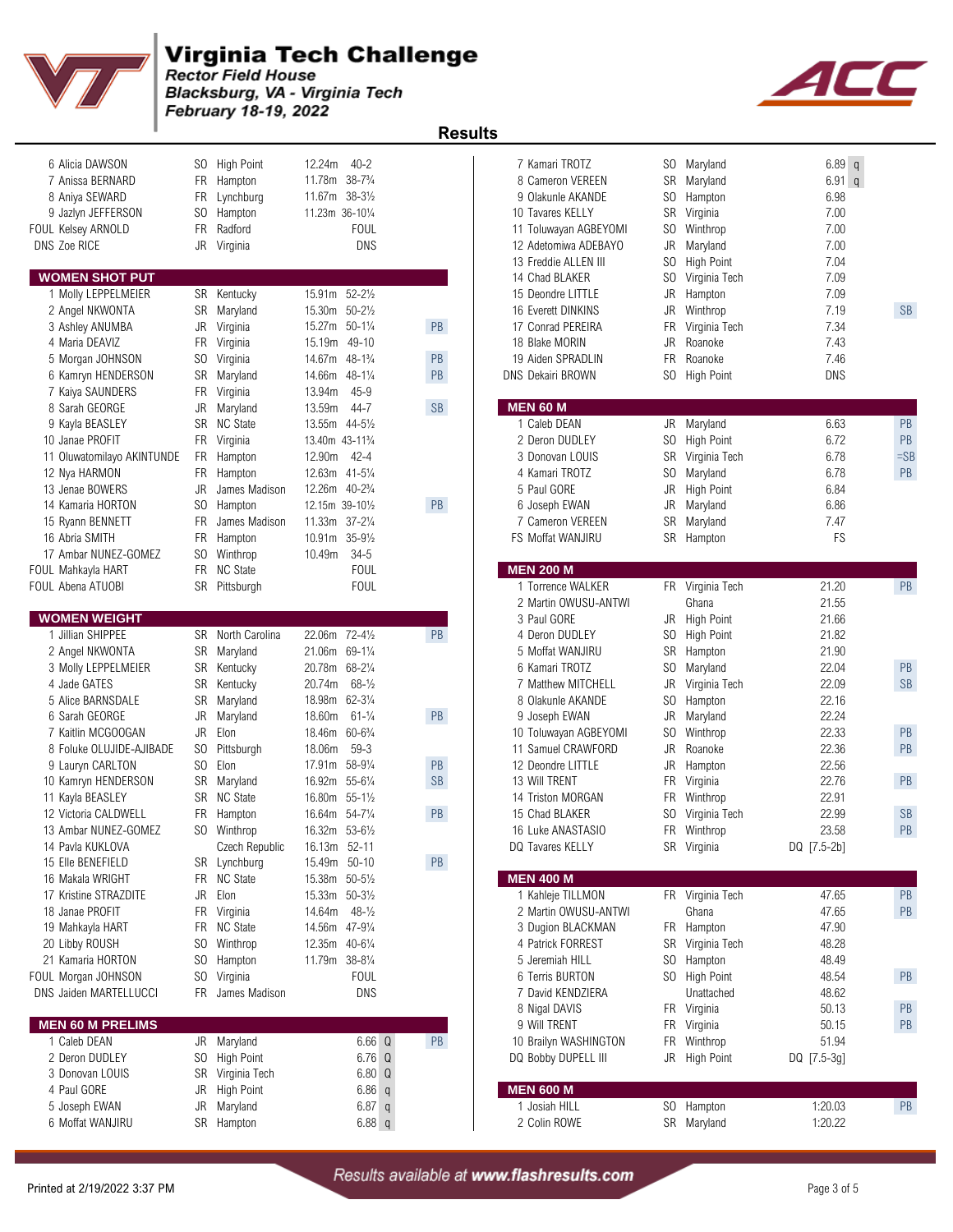

## Virginia Tech Challenge

**Rector Field House** Blacksburg, VA - Virginia Tech February 18-19, 2022

| ٠                                                                                 |     |                                                     |                                          |                     | <b>Results</b>                                              |                                |                                                              |           |
|-----------------------------------------------------------------------------------|-----|-----------------------------------------------------|------------------------------------------|---------------------|-------------------------------------------------------------|--------------------------------|--------------------------------------------------------------|-----------|
| 3 Maxwell MYERS<br>4 Rushshane FULLERTON<br>5 Noah LANGFORD<br>6 Bautista VIVANCO | SO  | JR Maryland<br>FR Hampton<br>Hampton<br>FR Winthrop | 1:20.33<br>1:21.06<br>1:22.34<br>1:23.28 | PB<br>$\mathsf{PB}$ | 1 HAMPTON<br>2 MARYLAND<br>3 VIRGINIA TECH B<br>4 HAMPTON B | Virginia Tech<br>Hampton       | 3:12.67<br>3:13.20<br>3:15.76<br>3:19.18                     | SB        |
| 7 Calvin JOHNSON                                                                  |     | FR Winthrop                                         | 1:30.57                                  |                     | WINTHROP<br>5                                               |                                | 3:23.84                                                      | <b>SB</b> |
| <b>MEN 800 M</b>                                                                  |     |                                                     |                                          |                     | <b>MEN HIGH JUMP</b>                                        |                                |                                                              |           |
| 1 Christian JACKSON                                                               |     | Unattached                                          | 1:50.81                                  |                     | 1 Beau ALLEN                                                | SO Duke                        | $6 - 9\frac{3}{4}$<br>2.08 <sub>m</sub>                      |           |
| 2 Tyler LEESER                                                                    |     | JR Virginia Tech                                    | 1:50.94                                  | PB                  | 2 Jacob KELLY                                               | SR Virginia                    | 2.08m<br>$6 - 9\frac{3}{4}$                                  | PB        |
| 3 David BECK                                                                      |     | Unattached                                          | 1:51.00                                  |                     | 3 Kaithon MCDONALD                                          | SR Maryland                    | $6 - 9\frac{3}{4}$<br>2.08 <sub>m</sub>                      |           |
| 4 Eldon PHILLIPS                                                                  |     | SR Virginia Tech                                    | 1:51.21                                  | PB                  | 4 Jaden MATHIEU                                             | FR Winthrop                    | $6-6$<br>1.98m                                               | PB        |
| 5 Colby BURCHAM<br>6 Azaan DAWSON                                                 |     | Unattached<br>Unattached                            | 1:51.31<br>1:53.12                       |                     | NH Keyonte MIDGETT                                          | SO Hampton                     | <b>NH</b>                                                    |           |
| 7 David KENNEDY                                                                   |     | Unattached                                          | 1:53.68                                  |                     | <b>MEN POLE VAULT</b>                                       |                                |                                                              |           |
| 8 Jordan ROSS                                                                     |     | SO Hampton                                          | 1:53.83                                  | PB                  | 1 Deakin VOLZ                                               | Unattached                     | $18 - 8\frac{3}{4}$<br>5.71m                                 |           |
| 9 Eric ALBRIGHT                                                                   |     | FR Maryland                                         | 1:54.20                                  |                     | 2 Carson WATERS                                             | Unattached                     | $18 - 4\frac{3}{4}$<br>5.61m                                 | SB        |
| 10 Blake EWASKEY                                                                  | SO. | Tennessee                                           | 1:59.28                                  |                     | 3 Scott HOUSTON                                             | Shore AC                       | 5.47m 17-111/4                                               |           |
| <b>DNF Viktor IDHAMMAR</b>                                                        |     | Unattached                                          | <b>DNF</b>                               |                     | 4 Austin MILLER                                             | Vaulthouse                     | 5.32m<br>$17 - 5\frac{1}{2}$                                 |           |
| DNF Will MACKENZIE                                                                |     | Unattached                                          | <b>DNF</b>                               |                     | 5 Mike CYPHERS                                              | Unattached                     | 5.32m<br>$17 - 5\frac{1}{2}$                                 | PB        |
| <b>MEN 1 MILE</b>                                                                 |     |                                                     |                                          |                     | 6 Michael FAIRBANKS<br>7 Erick DUFFY                        | SR Duke<br>SR<br>Duke          | 5.32m<br>$17 - 5\frac{1}{2}$<br>5.32m<br>$17 - 5\frac{1}{2}$ | PB<br>PB  |
| 1 Canaan ANDERSON                                                                 | FR. | Tennessee                                           | 4:05.88                                  | PB                  | 8 Conner MCCLURE                                            | FR<br>Virginia Tech            | $16 - 11\frac{1}{2}$<br>5.17m                                |           |
| 2 David WHITFIELD                                                                 |     | SR Virginia Tech                                    | 4:08.92                                  |                     | 9 Jacob RICE                                                | SO Virginia Tech               | 5.17m 16-111/2                                               | SB        |
| 3 Conner HAWKINS                                                                  |     | JR Tennessee                                        | 4:12.84                                  |                     | 10 Cole ROWAN                                               | <b>JR</b><br>Duke              | 4.87m 15-11 <sup>3</sup> / <sub>4</sub>                      |           |
| 4 Arnav TIKHE                                                                     |     | Unattached                                          | 4:14.62                                  | PB                  | <b>DNS Harrison RICE</b>                                    | JR<br>Virginia Tech            | <b>DNS</b>                                                   |           |
| 5 Alex CRIGGER                                                                    |     | <b>SR</b> Tennessee                                 | 4:15.41                                  |                     |                                                             |                                |                                                              |           |
| 6 Josh DAGGETT<br>7 Maxton SOWERS                                                 |     | Unattached<br>Unattached                            | 4:16.38<br>4:21.08                       |                     | <b>MEN POLE VAULT UNSEEDED</b><br>1 Colin DUIGNAN           | JR Virginia                    | 5.00m<br>$16 - 4\frac{3}{4}$                                 | PB        |
| 8 Benji PINCKNEY                                                                  |     | Unattached                                          | 4:24.97                                  |                     | 2 Joey BADALAMENTI                                          | JR<br>Virginia Tech            | 4.90m<br>$16-3/4$                                            |           |
| 9 Luke RICHARDS                                                                   |     | Unattached                                          | 4:25.16                                  |                     | 3 Kane ALDRICH                                              | JR<br>Virginia                 | $15 - 9$<br>4.80m                                            | $=SB$     |
| 10 Jacob HANNER                                                                   |     | Unattached                                          | 4:28.42                                  |                     | 4 Kyle MOSTELLER                                            | FR<br>Virginia                 | 4.65m<br>$15 - 3$                                            | $=$ PB    |
| 11 Daren HINDS                                                                    |     | FR Winthrop                                         | 4:29.86                                  |                     | 5 Kolt BYERS                                                | FR<br><b>High Point</b>        | $14-9$<br>4.50m                                              | $=$ SB    |
| 12 Nick MCCUMSEY                                                                  |     | Unattached                                          | 4:35.71                                  |                     | 6 Adam CRAIG                                                | FR<br><b>High Point</b>        | $14 - 3\frac{1}{4}$<br>4.35m                                 |           |
| <b>DNF Blake EWASKEY</b>                                                          |     | SO Tennessee<br>Unattached                          | <b>DNF</b><br>DNS                        |                     | 7 Ellis WOODYARD                                            | SO Hampton                     | 4.20m<br>$13 - 9\frac{1}{4}$                                 | SB        |
| DNS Hayat KHAN                                                                    |     |                                                     |                                          |                     | <b>MEN LONG JUMP</b>                                        |                                |                                                              |           |
| <b>MEN 60 M HURDLES PRELIMS</b>                                                   |     |                                                     |                                          |                     | 1 Jamar DAVIS                                               | SO NC State                    | $24 - 9\frac{1}{4}$<br>7.55m                                 |           |
| 1 Caleb DEAN                                                                      |     | JR Maryland                                         | 7.89 Q                                   |                     | 2 Freddie ALLEN III                                         | SO High Point                  | $23 - 4\frac{1}{2}$<br>7.12m                                 |           |
| 2 Sam MCLENDON                                                                    |     | SO Virginia Tech                                    | 7.93 Q                                   |                     | 3 William SISTRUCK                                          | FR NC State                    | $23 - 0$<br>7.01 <sub>m</sub>                                |           |
| 3 Adetomiwa ADEBAYO                                                               | JR  | Maryland                                            | 8.14 Q                                   |                     | 4 Otis SLAYTON                                              | SO.<br>Hampton                 | $22 - 10$<br>6.96 <sub>m</sub>                               |           |
| 4 Matthew MITCHELL<br>5 Xavier O'BRIEN                                            |     | JR Virginia Tech                                    | 8.21 Q<br>$8.34$ q                       | PB                  | 5 Kelvin FONVILLE<br>6 Larry COAXUM                         | FR Hampton<br>SO High Point    | 6.85m<br>$22 - 5\frac{3}{4}$<br>$22 - 3$<br>6.78m            |           |
| 6 Noah LANGFORD                                                                   |     | SR Roanoke<br>SO Hampton                            | 8.49q                                    |                     | 7 Keyonte MIDGETT                                           | SO Hampton                     | $22 - 1\frac{1}{2}$<br>6.74m                                 |           |
| 7 Jeremiah WILSON                                                                 |     | FR Virginia                                         | $8.52$ q                                 |                     | 8 Dekairi BROWN                                             | SO High Point                  | $22 - 1$<br>6.73m                                            |           |
| 8 John MANILLI                                                                    |     | JR Virginia Tech                                    | $8.77$ q                                 |                     | 9 Julian DOUGLAS                                            | SR Lynchburg                   | 6.64m<br>$21 - 9\frac{1}{2}$                                 | PB        |
| 9 Conrad PEREIRA                                                                  |     | FR Virginia Tech                                    | 9.06                                     |                     | 10 Ayende WATSON                                            | JR Virginia                    | 6.62m 21-8 <sup>3</sup> / <sub>4</sub>                       |           |
| DNF Devin DAYE-SCHAFER                                                            |     | SO Virginia Tech                                    | DNF                                      |                     | 11 Cee Jay WILLIAMS                                         | JR Lynchburg                   | 6.49m<br>$21 - 3\frac{1}{2}$                                 |           |
| FS Terris BURTON                                                                  |     | SO High Point                                       | FS                                       |                     | 12 Kievon BANKS                                             | SO Hampton                     | $19 - 1\frac{1}{4}$<br>5.82m                                 |           |
| <b>MEN 60 M HURDLES</b>                                                           |     |                                                     |                                          |                     | <b>MEN TRIPLE JUMP</b>                                      |                                |                                                              |           |
| 1 Sam MCLENDON                                                                    |     | SO Virginia Tech                                    | 7.85                                     | PB                  | 1 Elliot BARNER                                             | FR Tennessee                   | 15.36m 50-43/4                                               | PB        |
| 2 Caleb DEAN                                                                      |     | JR Maryland                                         | 7.87                                     |                     | 2 Gerald NORGBE                                             | JR<br>Maryland                 | 14.88m 48-10                                                 | PB        |
| 3 Adetomiwa ADEBAYO                                                               |     | JR Maryland                                         | 8.09                                     |                     | 3 Everett DINKINS                                           | JR Winthrop                    | 14.00m 45-111/4                                              | PB        |
| 4 Matthew MITCHELL                                                                |     | JR Virginia Tech                                    | 8.17                                     |                     | 4 Larry COAXUM                                              | SO High Point                  | 13.92m 45-8                                                  |           |
| 5 Xavier O'BRIEN<br>6 Jeremiah WILSON                                             |     | SR Roanoke<br>FR Virginia                           | 8.34<br>8.39                             | PB                  | 5 Devin DAYE-SCHAFER<br>6 Keyonte MIDGETT                   | SO Virginia Tech<br>SO Hampton | 13.90m 45-71/4<br>13.79m<br>$45 - 3$                         |           |
| 7 Noah LANGFORD                                                                   | SO  | Hampton                                             | 8.47                                     |                     | 7 Jelani HAIGLER                                            | JR Winthrop                    | 13.75m 45-11/2                                               | <b>SB</b> |
| 8 John MANILLI                                                                    |     | JR Virginia Tech                                    | 8.69                                     |                     | 8 Otis SLAYTON                                              | SO Hampton                     | 13.66m 44-93/4                                               |           |
|                                                                                   |     |                                                     |                                          |                     | 9 Kelvin FONVILLE                                           | FR Hampton                     | 13.59m<br>44-7                                               |           |
| <b>MEN 4X400 M RELAY</b>                                                          |     |                                                     |                                          |                     | 10 Kievon BANKS                                             | SO Hampton                     | 13.42m<br>$44 - \frac{1}{2}$                                 |           |



Printed at 2/19/2022 3:37 PM Page 4 of 5